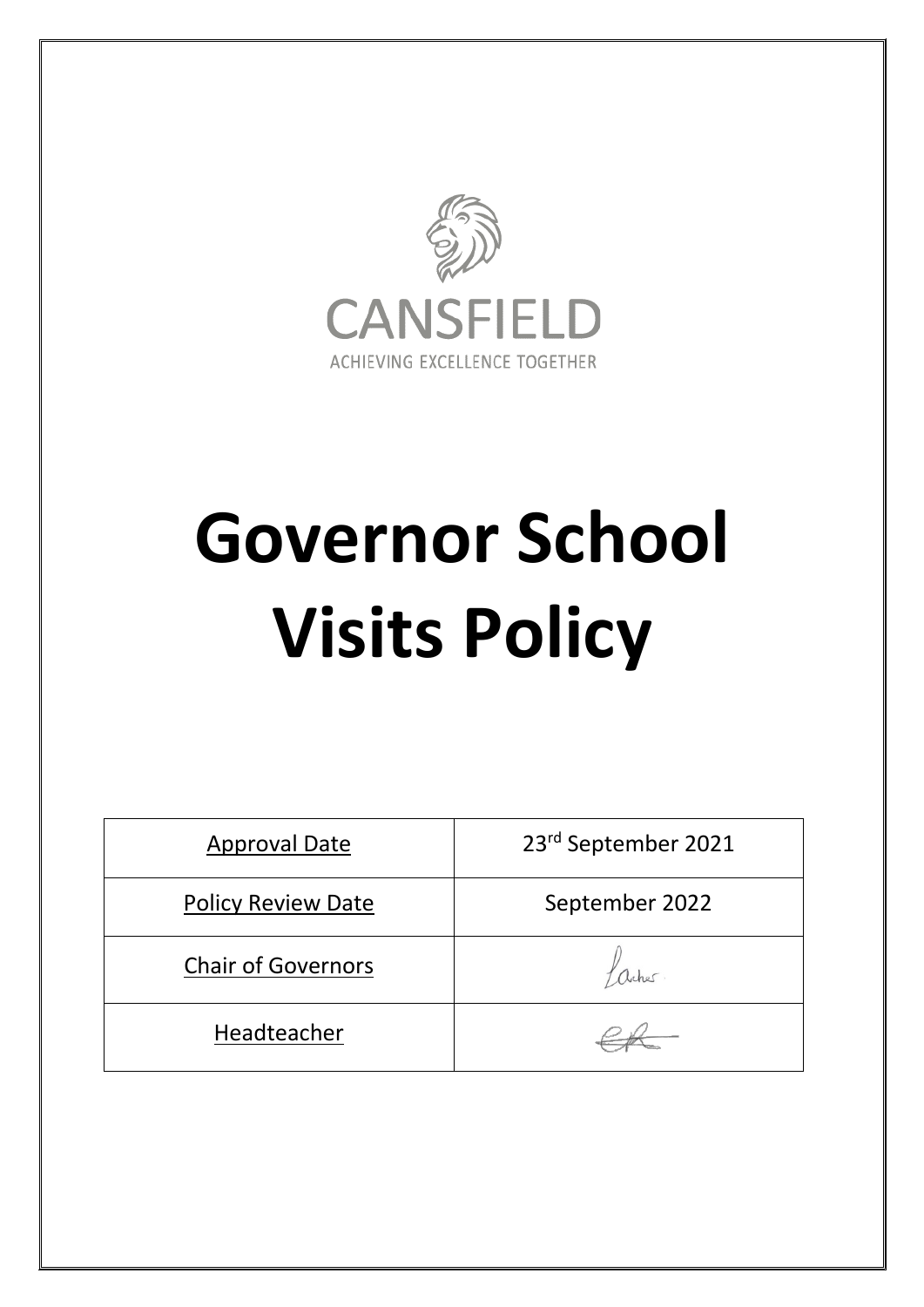# **1. Aims**

One of the core functions of the Governing Board at Cansfield High is to hold executive leaders to account for the educational and financial performance of the School. In order to do this effectively, every Governor needs to know and understand the School and a particularly helpful way to gain this knowledge is through prearranged Governor Visits that have a clear focus. In this way, Governors can see for themselves whether Cansfield High is implementing the correct policies and procedures, if the School Development Plan is being followed and how it is working in practice. School Visits can also provide an opportunity to talk with pupils, staff and parents to gather their views.

This policy aims to set and maintain standards of conduct for all governors when making any visits to the School. Governors do not have an automatic right to enter Cansfield High. When they do so, they are invited guests.

This policy sets out the procedure which all Governors are expected to follow when making an official visit to Cansfield High and how they are expected to report back on that visit to either the Full Governing Board or to the relevant Committee with the delegated responsibility.

By creating this policy, we aim to ensure that all Governors understand their role and purpose so school visits are a productive and enjoyable event for all involved.

## **2. Guidance and Scope**

The Governing Board is not an inspection body and its role is not to assess the quality or method of teaching or the extent of learning. Governors are not school managers and should make sure they do not interfere in the day-to-day running of Cansfield High.

Any school visits should have a clear purpose and all concerned should be very clear about that purpose and why the visit is taking place.

For those Governors who wish to spend time in a classroom during their visit, they need to make it very clear to the member of staff concerned what their purpose is in doing so.

This policy takes account of best practice and guidance from the Governance Handbook.

## **2.1 Governors are Observers**

Through pre-arranged visits, that must have a clear focus, Governors will:

- Observe whether the School is properly implementing school policies and agreed actions from the School Development Plan.
- Observe how those procedures are working in practice.
- Have the opportunity to gather the views of pupils and staff on those procedures.

## **2.2 Governors are Not Inspectors**

During any School visits, Governors:

- **Will not** assess the quality of teaching and learning in the classroom.
- **Will not** manage the school or interfere in the day-to-day operations of the School.

## **3. School Visits during Coronavirus Pandemic**

If Governors wish to visit the School during the current Coronavirus pandemic, they should first speak with the Headteacher and confirm that a visit is realistically able to take place and then work out a pragmatic solution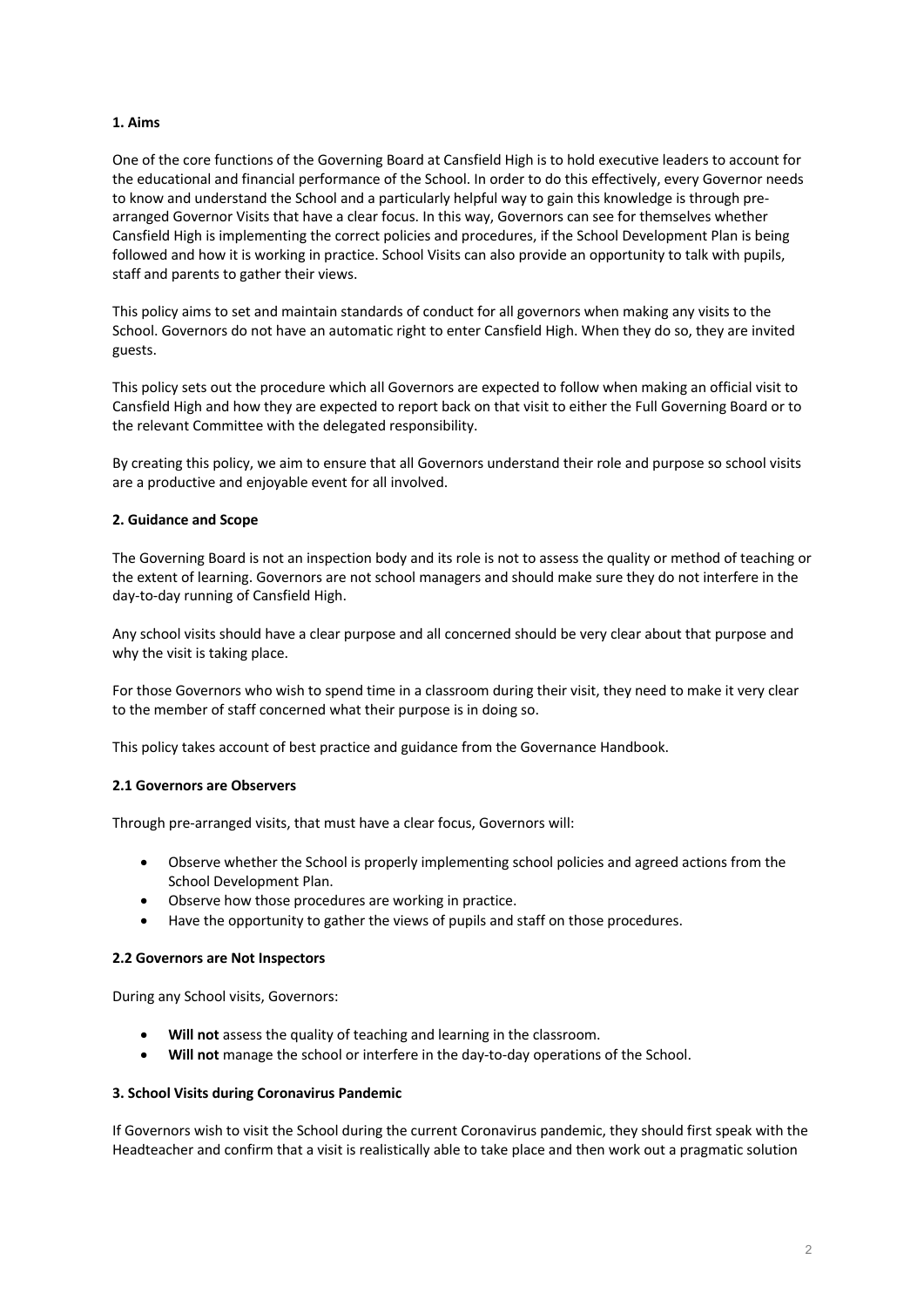that considers the School's Risk Assessment and how the health and safety of visitors, alongside that of staff and pupils, will be protected.

# **4. Visits Programme**

Governors should carry out regular school visits in order to meet the Governing Board's statutory obligation to monitor Cansfield's effectiveness.

There are two types of visit:

- **Formal Monitoring Visits** where Governors discuss the progress of the school in a particular area with the relevant member of staff.
- **Learning Walks** where Governors will go around the school with a relevant staff member to get a feel for a particular area and are likely to talk to a range of staff members and pupils.

All members of the Governing Board have been assigned a Specific Responsibility and it will be up to the individual Governor to ensure that they are aware of which staff they should be liaising with in order to undertake the proper assessment for that specific area of responsibility. If in any doubt of who to contact, guidance should be sought from the Headteacher.

Each Governor should aim to undertake at least one Formal Monitoring Visit and one Learning Walk during the course of the academic year.

# **5. Before a Visit**

Governors should never arrive at the School and just expect a meeting to take place. These must always be planned in advance. Preparation of a visit should always involve the following:

- Notification of the intention to visit, together with clarification of the purpose of the visit, in advance to the Headteacher and the Chair as a matter of courtesy, even if they will not be involved directly with the visit.
- Contacting relevant member(s) of staff to advise of the planned visit and what the purpose of the visit is.
- Agreeing a mutually convenient time with any relevant member(s) of staff, being sensitive to the numerous demands staff have on their time.
- Advising staff how many Governors will be visiting and what their role in the visit will be.
- Advising the Headteacher of the date/time of the visit once confirmed and arranging, if possible, to have a brief meeting at the start of the visit.
- Becoming familiar with any relevant documentation pertinent to the visit, such as School policies and procedures and the School Development Plan.

# **6. During a Visit**

Governors should know how to conduct themselves appropriately during visits in order to minimise disruption for staff and pupils and to receive the maximum benefit from the time spent at the School.

Governors will:

- Arrive at the agreed time. If there is a delay for any reason, the relevant people must be informed and, if necessary, agree to re-schedule the meeting.
- Always wear an official Governor's lanyard whilst on the School's premises and ensure they comply with signing in and signing out at Reception.
- Use the agreed recording method for the visit, Appendix 1 for a Formal Monitoring Visit or Appendix 2 for a Learning Walk, a copy of which will have been sent to any relevant member(s) of staff in advance.
- Remain as observers Governors are not there to pass judgement on staff or inspect them.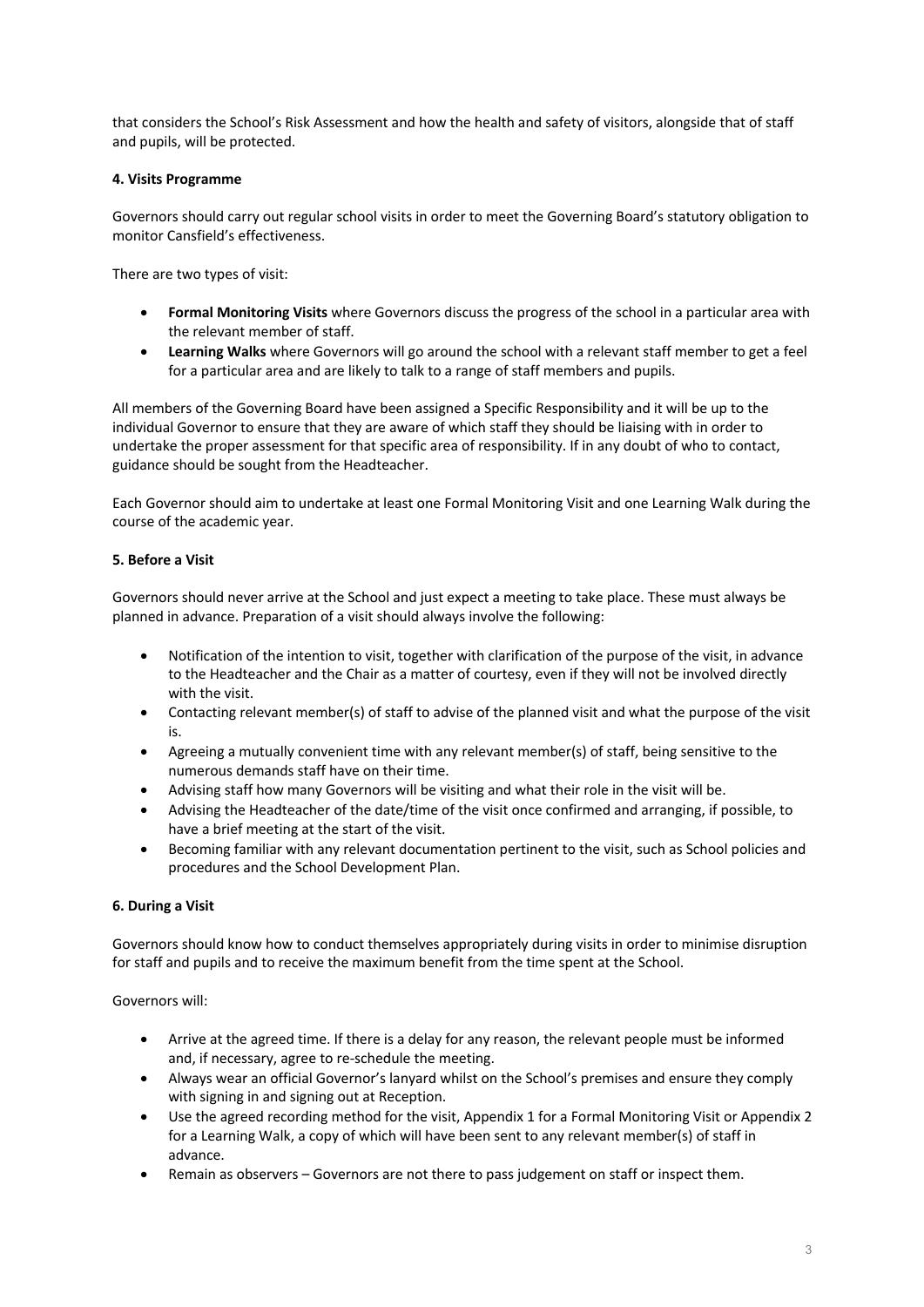- Ensure all parties are very clear about the purpose of the visit, particularly if time is being spent in a classroom.
- Check with the relevant teacher before addressing any of the pupils directly.
- Ensure any concerns raised by staff during the visit are passed on to the relevant people.
- Dress appropriately, bearing in mind the standards of dress set for teachers and pupils.
- Be friendly but professional at all times.

Governors will not:

- Pass comment on classroom practice.
- Judge teaching methods.
- Assess the quality of teaching.
- Comment on the extent of learning.
- Interfere with the day-to-day running of the school.
- Behave in a manner that would make staff feel they are being inspected e.g. sit at the back of the classroom with a clipboard.
- Raise concerns in the moment. Any concerns should be noted down and then raised with the Headteacher and/or the Chair of the Governing Board after the visit.
- Take photographs or videos unless this has been specifically agreed with the Headteacher beforehand as it is required for a specific purpose.

# **7. After a Visit**

Governors should complete a written report as soon as is reasonably practicable after the visit using the agreed format.

In completing the form, Governors should ensure they:

- Use neutral language at all times.
- Remain observational and describe only what they see.
- Focus closely on the agreed reasons for the visit and its strategic role.

Once the form is complete, Governors should then submit it to the following people, in the following order:

- The Chair of the Governing Board for feedback.
- Any relevant staff member(s) involved with the visit, both as a courtesy and to check for accuracy.
- The Headteacher, as a courtesy.
- The Clerk to the Governors in order it can be presented with papers for either the next relevant Committee meeting or Full Governing Board meeting, as agreed.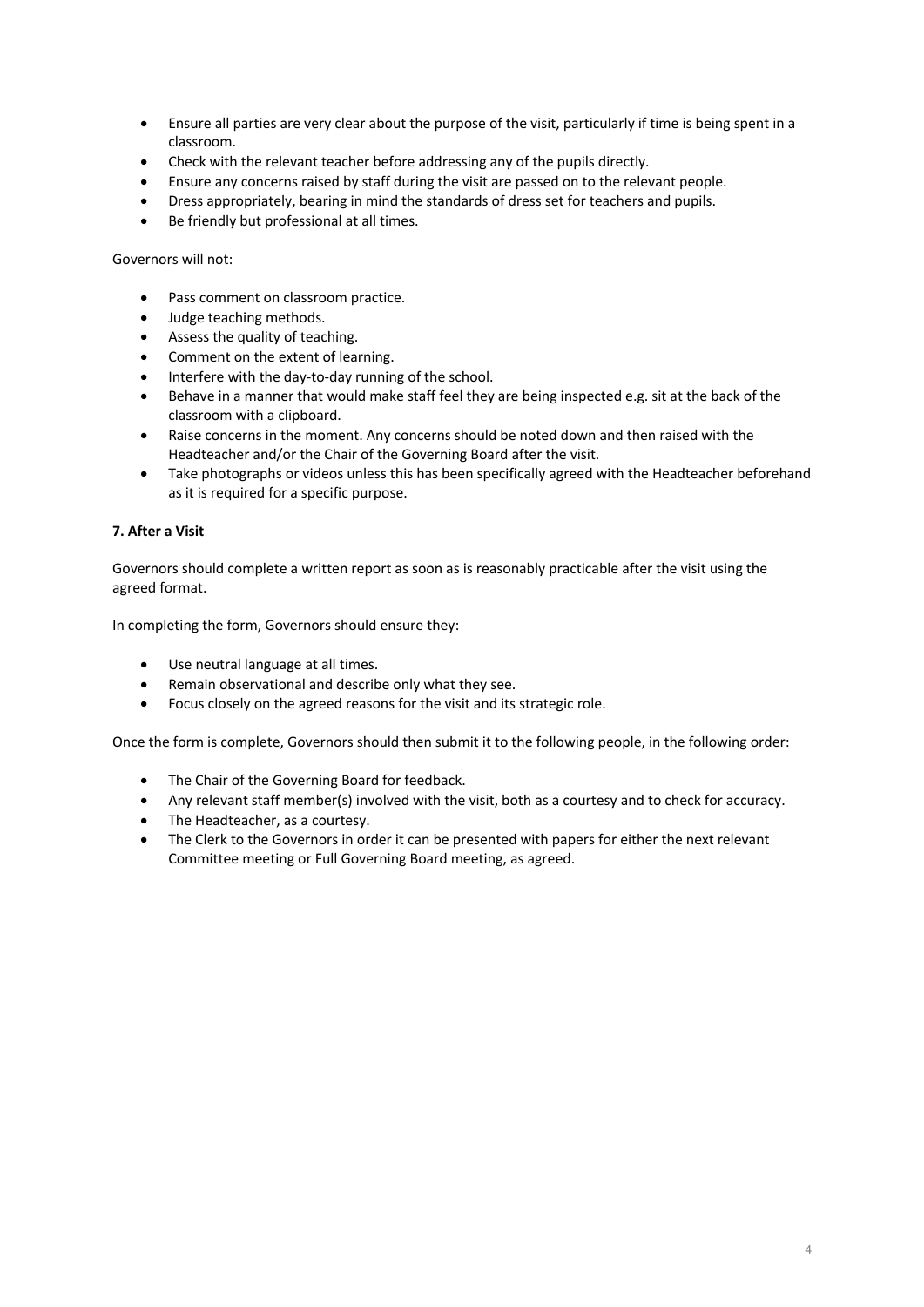# **Appendix 1: Formal Monitoring Visit**

Formal Monitoring Visits are to discuss the progress of the School in a particular area with the relevant member(s) of staff

| <b>PART ONE: PLAN THE VISIT</b>                         |                                                                                                                                                                                                                                       |
|---------------------------------------------------------|---------------------------------------------------------------------------------------------------------------------------------------------------------------------------------------------------------------------------------------|
| Name and role of Governor(s)<br>Visiting:               |                                                                                                                                                                                                                                       |
| Name and role of Staff<br>Member(s) involved in Visit:  |                                                                                                                                                                                                                                       |
| <b>Agreed Date and Time of Visit:</b>                   |                                                                                                                                                                                                                                       |
| <b>Agreed Focus:</b>                                    | Make sure you focus on the agreed reason for the visit. Avoid getting distracted<br>by any other issues that have not been agreed beforehand with the relevant<br>member(s) of staff.                                                 |
| <b>Relevant School Objective or</b><br><b>Priority:</b> | This might be taken from the School Development Plan's objectives or the<br>School's overarching Vision.                                                                                                                              |
| <b>Questions to Ask:</b>                                | Note specific questions you want to ask based on the School Development Plan<br>or points to follow up on from a previous visit.<br>Share your questions with the staff member(s) you are visiting in advance so<br>they can prepare. |

# **PART TWO: DURING THE VISIT**

# **What is the School doing within this area of focus?**

- *Ask open questions beginning with 'what', 'how', 'when,' 'how often', 'why', 'who' and 'where'.*
- *Do not be afraid to ask a member of staff to clarify any terms or acronyms that you are not familiar with.*
- *Remember you are not there to pass judgement on staff or inspect them – you remain an observer.*
- *When writing your report, use neutral language and do not name individual teachers and pupils.*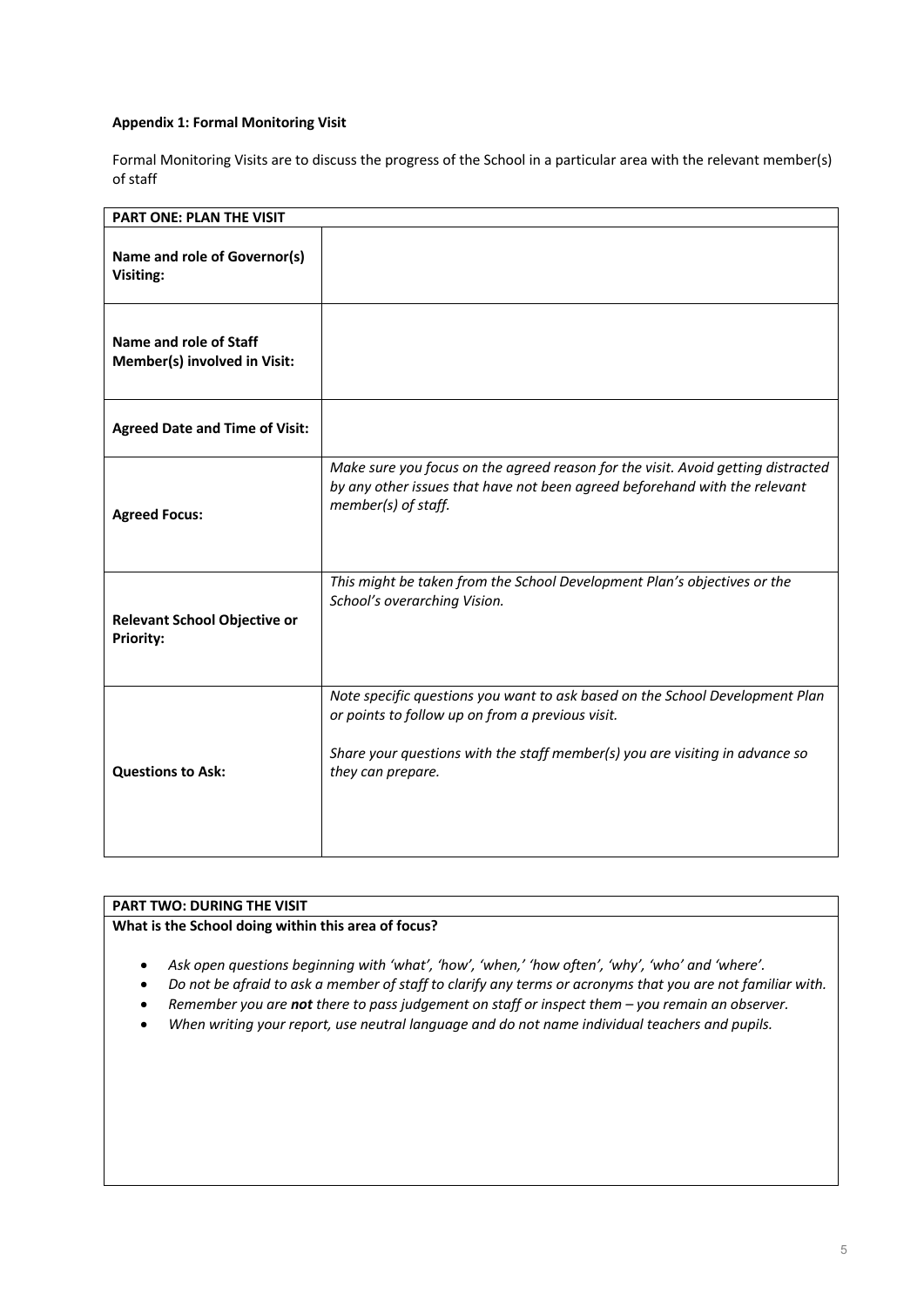| How do you know the School's actions are having an impact? |  |
|------------------------------------------------------------|--|
|------------------------------------------------------------|--|

*Remember to:*

- *Include specific evidence that demonstrates the positive impact the School is having in this area.*
- *Where a positive impact has not yet been made, note why that is and what steps are being taken to make progress.*
- *Add any further evidence you would like to see to help you make a better assessment of the impact.*

**What successes stood out and why?**

# **PART THREE: AFTER THE VISIT**

**Questions and clarifications to follow up with the Headteacher and/or Chair of the Governing Board**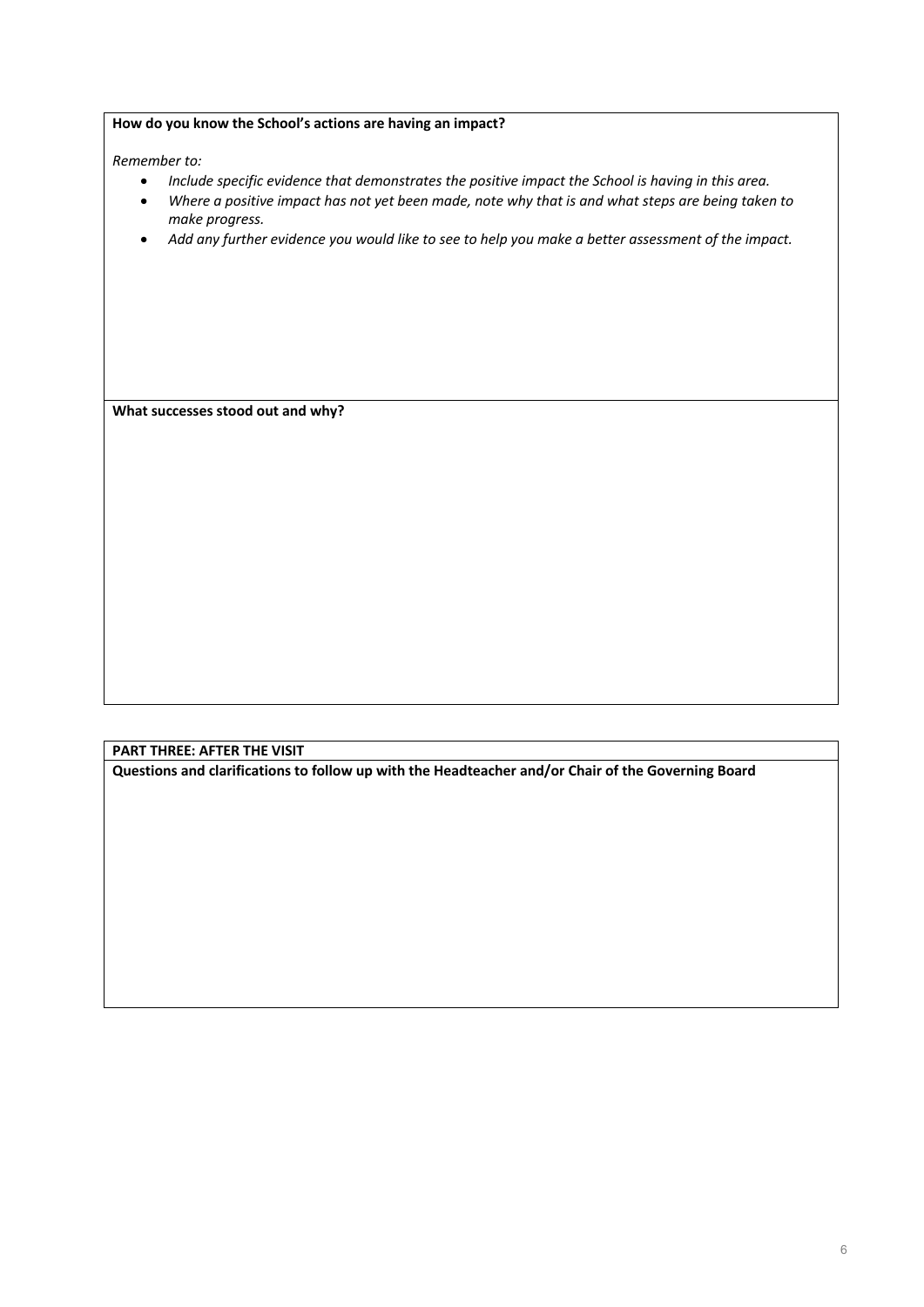## **Appendix 2: Learning Walk**

Learning Walks are where Governors go around the school with a relevant member of staff to get a feel for a particular area and to talk to a range of pupils and staff members.

| <b>PART ONE: PLAN THE VISIT</b>                         |                                                                                                                                                                                                                                       |
|---------------------------------------------------------|---------------------------------------------------------------------------------------------------------------------------------------------------------------------------------------------------------------------------------------|
| Name and role of Governor(s)<br>Visiting:               |                                                                                                                                                                                                                                       |
| Name and role of Staff<br>Member(s) involved in Visit:  |                                                                                                                                                                                                                                       |
| <b>Agreed Date and Time of Visit:</b>                   |                                                                                                                                                                                                                                       |
| <b>Agreed Focus:</b>                                    | Make sure you focus on the agreed reason for the visit. Avoid getting distracted<br>by any other issues that have not been agreed beforehand with the relevant<br>member(s) of staff.                                                 |
| <b>Relevant School Objective or</b><br><b>Priority:</b> | This might be taken from the School Development Plan's objectives or the<br>School's overarching Vision.                                                                                                                              |
| <b>Questions to Ask:</b>                                | Note specific questions you want to ask based on the School Development Plan<br>or points to follow up on from a previous visit.<br>Share your questions with the staff member(s) you are visiting in advance so<br>they can prepare. |

# **PART TWO: ON THE WALK**

# **General notes from discussions with staff**

- *Ask open questions beginning with 'what', 'how', 'when,' 'how often', 'why', 'who' and 'where'.*
- *Do not be afraid to ask a member of staff to clarify any terms or acronyms that you are not familiar with.*
- *Remember you are not there to pass judgement on staff or inspect them – you remain an observer.*
- *When writing your report, use neutral language and do not name individual members of staff.*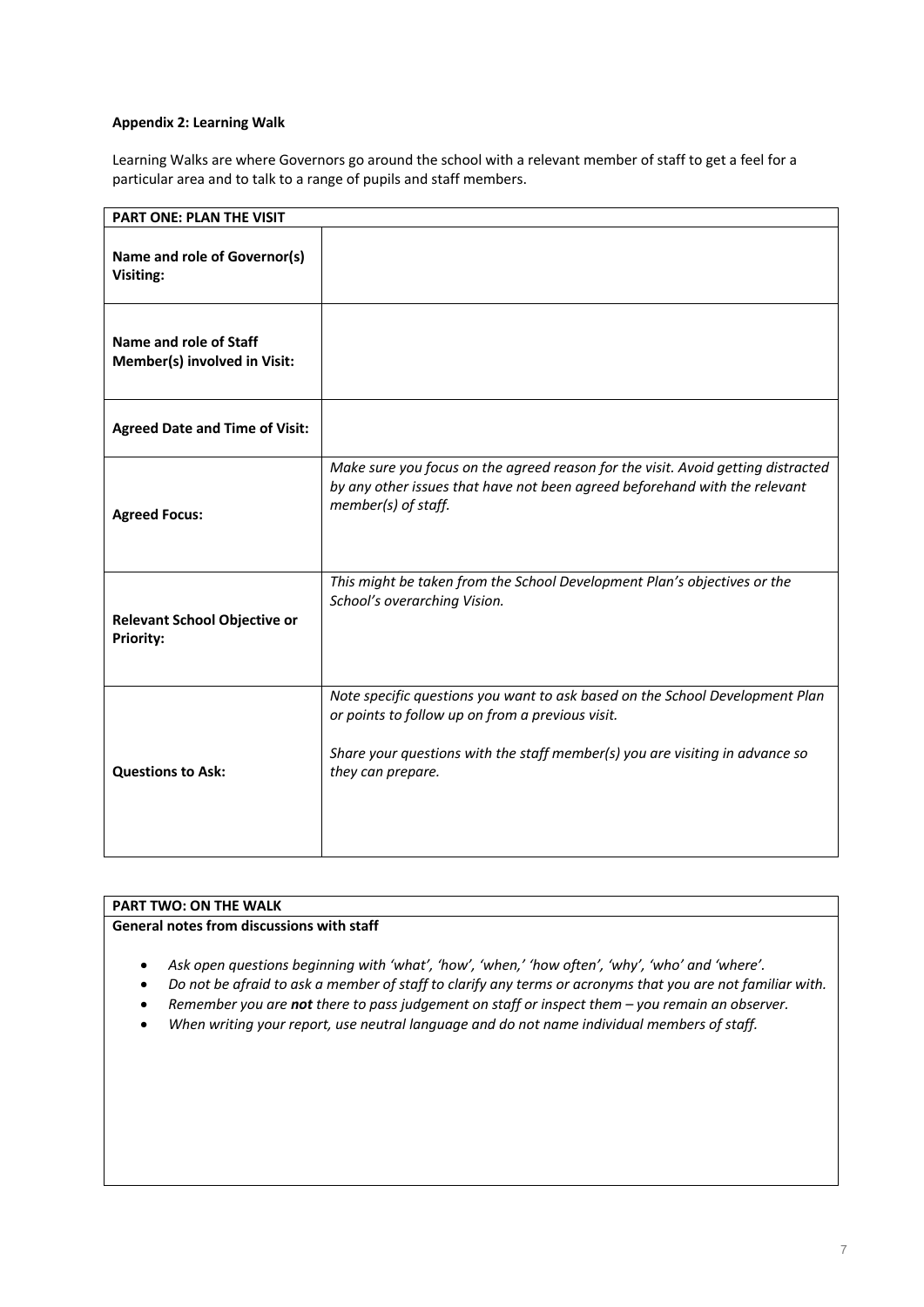| General notes from discussions with pupils                                                                                                                                                              |  |
|---------------------------------------------------------------------------------------------------------------------------------------------------------------------------------------------------------|--|
| Remember to:                                                                                                                                                                                            |  |
| Do not ask pupils for views on a specific member of staff.<br>$\bullet$<br>Do not record pupil names<br>$\bullet$                                                                                       |  |
|                                                                                                                                                                                                         |  |
|                                                                                                                                                                                                         |  |
| General notes on the School Environment and Overall Atmosphere                                                                                                                                          |  |
| Note:<br>Whether the Governing Board vision of the school is replicated on the ground.<br>$\bullet$<br>Any issues with the school site you see e.g. broken equipment or lack of resources.<br>$\bullet$ |  |
|                                                                                                                                                                                                         |  |
| What success stood out on the Learning Walk and why?                                                                                                                                                    |  |
|                                                                                                                                                                                                         |  |
|                                                                                                                                                                                                         |  |
|                                                                                                                                                                                                         |  |
|                                                                                                                                                                                                         |  |

**PART THREE: AFTER THE VISIT**

**Questions and clarifications to follow up with the Headteacher and/or Chair of the Governing Board**